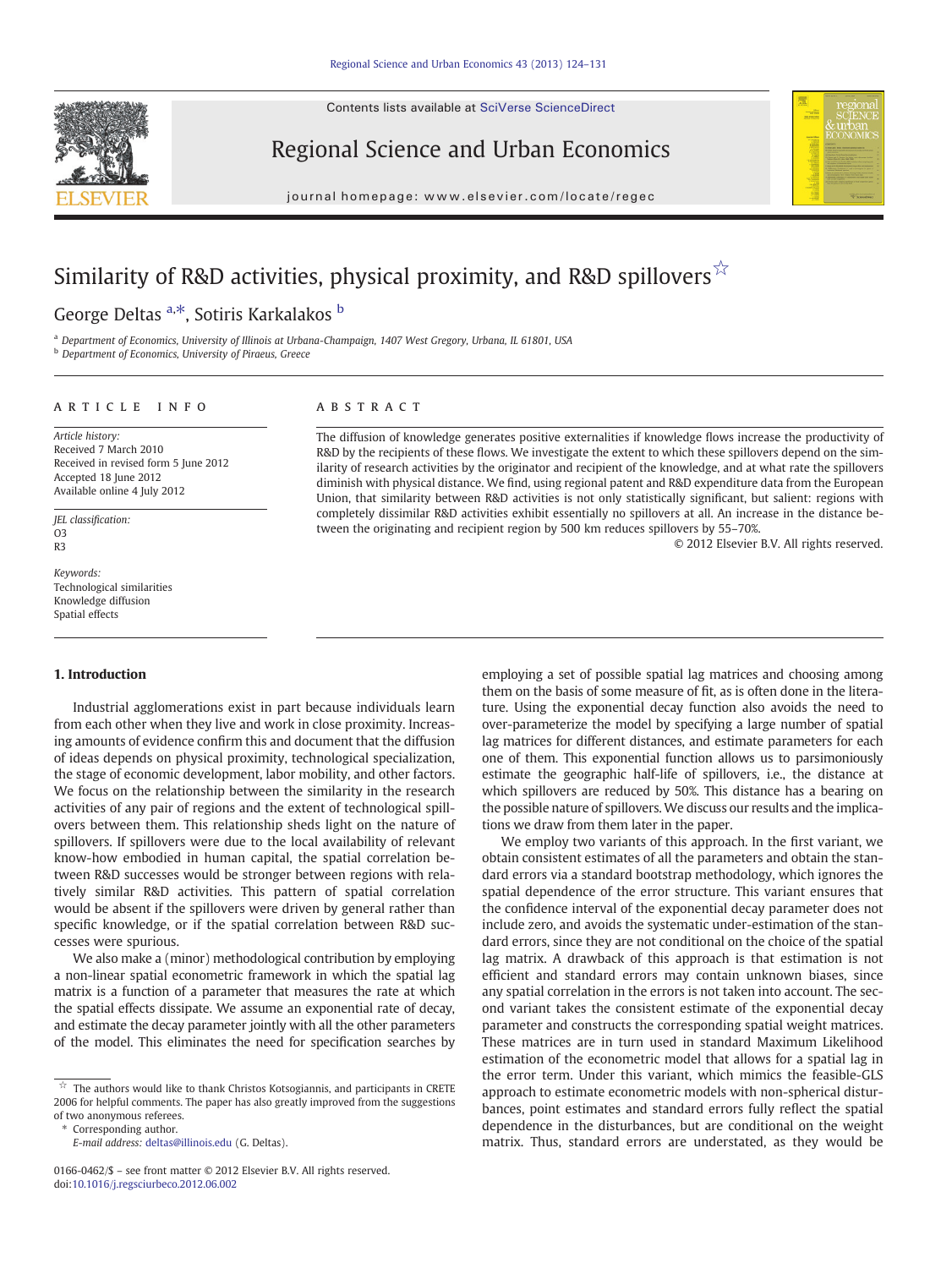under the common estimation procedures in the spatial literature, which use fixed weight matrices. In contrast with the typical estimation approach in the spatial literature, in our approach the weight matrix is not fixed arbitrarily, but fixed at the values obtained by a consistent procedure.

Knowledge flows have been extensively analyzed in the literature following the [Grilliches \(1992\)](#page--1-0) and [Jaffe \(1989\)](#page--1-0) knowledge produc-tion function approach.<sup>1</sup> A complementary approach, by [Jaffe et al.](#page--1-0) [\(1993\),](#page--1-0) uses the distribution of patents across regions and measures the spatial autocorrelation of citations between any two regions. Related work includes [Peri \(2005\)](#page--1-0), [Hall et al. \(2005\),](#page--1-0) and others. Both approaches posit that patent counts are a reasonable measure of research output, a premise also supported by [Trajtenberg \(1990\).](#page--1-0) Closer to our work are [Bottazi and Peri \(2003\)](#page--1-0) and [Peri \(2005\).](#page--1-0) The first of these two papers uses European regional data to investigate the effect of "technological proximity" on R&D spillovers, though this is done through a control variable and is not distance weighted (i.e., it is not part of the distance weight matrix). In that paper the authors pre-specify a set of distance weight matrices, rather than estimate the weights directly from the data using a non-linear model. The second paper, in which technology is a control, investigates the effects of technological proximity on citations, with citations being an input in the production of patents. Another contribution that is close to our work methodologically is [Keller \(2002\)](#page--1-0), which estimates the effects of one country's R&D on productivity of that country and other countries. This paper estimates an exponential decline function for the spillover effects of R&D and, like the first of our two approaches, does not incorporate spatial dependence in the error structure.

### 2. Econometric model and data

Economists have drawn from the large pool of patent data and used them as a convenient measure of research output ([Grilliches,](#page--1-0) [1990\)](#page--1-0). A standard empirical specification measuring the extent of spatial spillovers in R&D estimates the relationship

$$
\ln(P_j) = a + b \ln(R_j) + \sum_{i=1}^{I} w_{ij} \ln(R_i) + dZ_j + \varepsilon_j
$$
\n(1)

where  $P_i$  is the number of patents in region *j*,  $w_{ii}$  is an element of spatial weight matrix that depends on the distance between regions *i* and *j* (with  $w_{ij}=0$  when  $i=j$ ),  $R_{ij}$  is R&D expenditure in region *i*, and  $Z_i$  is a set of regressors. The weights  $w_{ij}$  are typically equal to the inverse distance between two regions, or equal to 1 for regions that are closer than a pre-specified cut-off (or are the nearest neighbor) and 0 otherwise, and  $\varepsilon_i$  is a disturbance term that can potentially also exhibit spatial dependence, often of the spatial lag form  $\varepsilon_j \!=\! \lambda \sum_{i\neq j} \! w_{ij} \varepsilon_i \! + \! e_j$  where  $e_j$  are iid normally distributed random variables. $<sup>2</sup>$  The log transformation allows</sup> for the interpretation of the parameter estimates as elasticities and is often also justified by approximately lognormally distributed variables.

We augment the above framework in two ways. First, we allow R&D spillovers, and in particular the elements  $w_{ij}$ , to depend not only on the physical distance between two regions, but also on the similarity of their research activities. We define a similarity index,  $S_{ij}$ , of research activities in regions i and j over K different industries by

$$
S_{ji} = 1 - \left[\sum_{k} \left| \frac{P_{jk}}{P_j} - \frac{P_{ik}}{P_i} \right| \right] / K \tag{2}
$$

where  $P_{ik}$  is the number of patents in region *j* and sector *k* and *K* is the total number of distinct sectors. This index ranges from 0 (if all the patents of region j are in sectors for which region i has no patents) to 1 (if the sectoral distribution of patents is the same for the two regions), is symmetric (i.e.,  $S_{ii} = S_{ii}$ ) and is independent of the aggregate number of patents in regions i and j. The index is not defined if one of the regions has no patents, but this does not occur in our sample.

Our second departure from the standard framework is that the elements of the spatial weight matrix,  $w_{ij}$ , are not constants but an estimable function of distance. In particular, we assume that  $w_{ij}$ ∝e<sup>−θd<sub>ij</sub></sup> where  $d_{ii}$  is the physical distance between regions *i* and *j* and  $\theta$  is an unknown parameter. We also allow (in some specifications) the spatial weights to depend on whether regions  $i$  and  $j$  are in the same country. Thus, our general specification framework is given by

$$
\ln(P_j) = a + b \ln(R_j) + \sum_{i=1}^{I} w_{ij} (\theta, c, d_{ij}, S_{ij}, B_{ij}) \ln(R_i) + dZ_j + \varepsilon_j
$$
 (3)

where  $B_{ii}$  takes the value of 1 if regions *i* and *j* are in the same country and  $c$  is a vector of parameters. We estimate many variants of Eq.  $(3)$ , with the most comprehensive specification given by

$$
\ln(P_j) = a + b \ln(R_j) + \sum_{i \neq j} e^{-\theta d_{ij}} \left( c_0 + c_1 S_{ij} + c_2 B_{ij} \right) \ln(R_i) + dZ_j + \varepsilon_j
$$
\n(4)

which by expanding on the summation yields

$$
\ln(P_j) = a + b \ln(R_j) + c_0 \sum_{i \neq j} e^{-\theta d_{ij}} \ln(R_i) + c_1 \sum_{i \neq j} e^{-\theta d_{ij}} S_{ij} \ln(R_i) + c_2 \sum_{i \neq j} e^{-\theta d_{ij}} B_{ij} \ln(R_i) + dZ_j + \varepsilon_j
$$
\n(5)

where  $Z_i$  is a set of variables that includes the distance of region *j* from the core of the European Union and also a vector of country dummies. Variants of Eq. (5) include more parsimonious specifications or specifications with alternative weights for the border effects.

Each variant of Eq. (5) has been estimated in two different ways. In the first approach, consistent estimates of the parameters are obtained using non-linear regression, with a bound on the parameter space that imposes a positive value for the exponential decay parameter  $\theta$  (note that this parameter enters with a negative sign in the econometric model). A negative (or zero) value of the parameter would imply that activities have a bigger spillover effect the further away they are (or are independent of distance). Hence, this parameter is, or should be, positive for meaningful spatial effects. For the same reason, a test of whether  $\theta$  is different than zero is not meaningful. Therefore, standard errors are obtained via bootstrap based on our estimation routine and, by construction, the confidence intervals do not include zero. Asymptotic standard errors, being symmetric in nature, could possibly use confidence intervals that cover zero. This would formally lead to the implication that one cannot reject the hypothesis that the exponential parameter is zero or of the wrong sign, a conclusion that would simply be an artifact of the way symmetric standard errors are computed. The bootstrap standard errors do not suffer from this weakness, but they are asymmetric as a result. However, this first approach does not take into consideration the possible spatial correlation of the disturbance term, resulting in bias in the standard errors of unknown sign.

The second approach involves the Maximum Likelihood estimation of the parameters and asymptotic standard errors in order to account for the possibility of spatial correlation in the error structure. However, the ML estimates are conditional on the consistent estimate of  $\theta$ , as obtained under the first estimation approach. In other words, the weight matrix is fixed under the ML approach, but not fixed arbitrarily: it is fixed at a consistent estimate (this is reminiscent of what was known in the cross-section literature with non-spherical errors as "feasible GLS"). The use of an estimated  $\theta$  for the calculation of

 $1$  [Jaffe \(1989\)](#page--1-0) is the first to find a positive spatial relationship between the number of patents and R&D activities. In an analysis that does not use spatial lags, he finds that spillovers from academic research to the industry are limited to within technical areas, with essentially no spillovers across technical areas.

 $2$  Alternatives to this spatial lag specification of the error term are the spatial error components model, where  $\varepsilon_j = \lambda \sum_{i \neq j} w_{ij} \xi_i + e_j$ , and the spatial moving average model, where  $\varepsilon_j = \lambda \sum_{i \neq j} w_{ij} e_i + e_j$ .